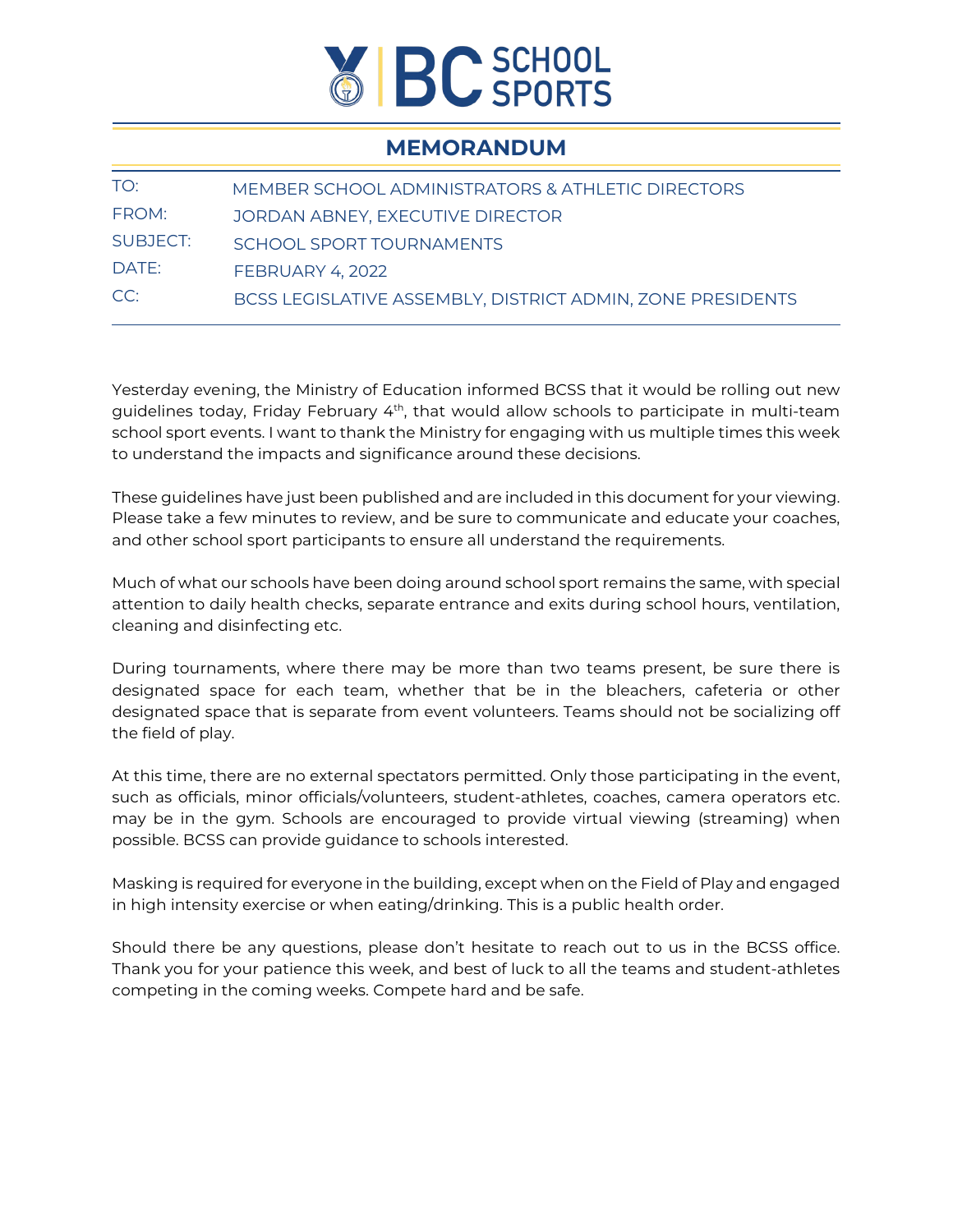

Provincial COVID-19 Communicable Disease Guidelines for K-12 Settings: Sports **Tournaments** 



February 4, 2022

School sports tournaments are required to implement the K-12 school communicable disease prevention measures as outlined in the **Provincial COVID-19 Communicable Disease Guidelines for K-12** [Settings](https://www2.gov.bc.ca/assets/gov/education/administration/kindergarten-to-grade-12/safe-caring-orderly/k-12-covid-19-health-safety-guidlines.pdf) and the Addendum - [Provincial COVID-19 Communicable Disease Guidelines for K-12 Settings.](https://www2.gov.bc.ca/assets/gov/education/administration/kindergarten-to-grade-12/safe-caring-orderly/k-12-covid-19-health-safety-guidelines-addendum.pdf) The prevention measures and implementation examples are outlined below.

| <b>Prevention Measures</b>    | <b>Implementation Examples</b>                                                                                                                                                                                                                                               |                                                                                                                                                                                                  |
|-------------------------------|------------------------------------------------------------------------------------------------------------------------------------------------------------------------------------------------------------------------------------------------------------------------------|--------------------------------------------------------------------------------------------------------------------------------------------------------------------------------------------------|
| Communicable Disease<br>Plans | Ensure the school (or venue/event)<br>communicable disease plan is posted                                                                                                                                                                                                    | Post the plan at venue/school<br>entrances.                                                                                                                                                      |
|                               | for attendees to review.                                                                                                                                                                                                                                                     |                                                                                                                                                                                                  |
| Daily Health Check            | Ensure all players, coaches and<br>students complete a daily health<br>check.                                                                                                                                                                                                | Send reminders to coaches and<br>athletic directors before the<br>tournament.                                                                                                                    |
|                               |                                                                                                                                                                                                                                                                              | Place reminders at entrances and<br>exits.                                                                                                                                                       |
| <b>Entrance and Exits</b>     | Implement strategies that prevent<br>crowding.                                                                                                                                                                                                                               | If teams enter during a normal<br>school day, designate separate<br>entrances/exits from the general<br>school areas.<br>Build in transition times within<br>playing areas, and entrances/exits. |
| Ventilation                   | Ensure that heating, ventilation and<br>air conditioning (HVAC) systems are<br>designed, operated, and maintained<br>as per standards and specifications<br>for ongoing comfort of workers.<br>Ensure that HVAC systems are<br>regularly maintained for proper<br>operation. | If using a community venue, ensure<br>the same guidelines are met.                                                                                                                               |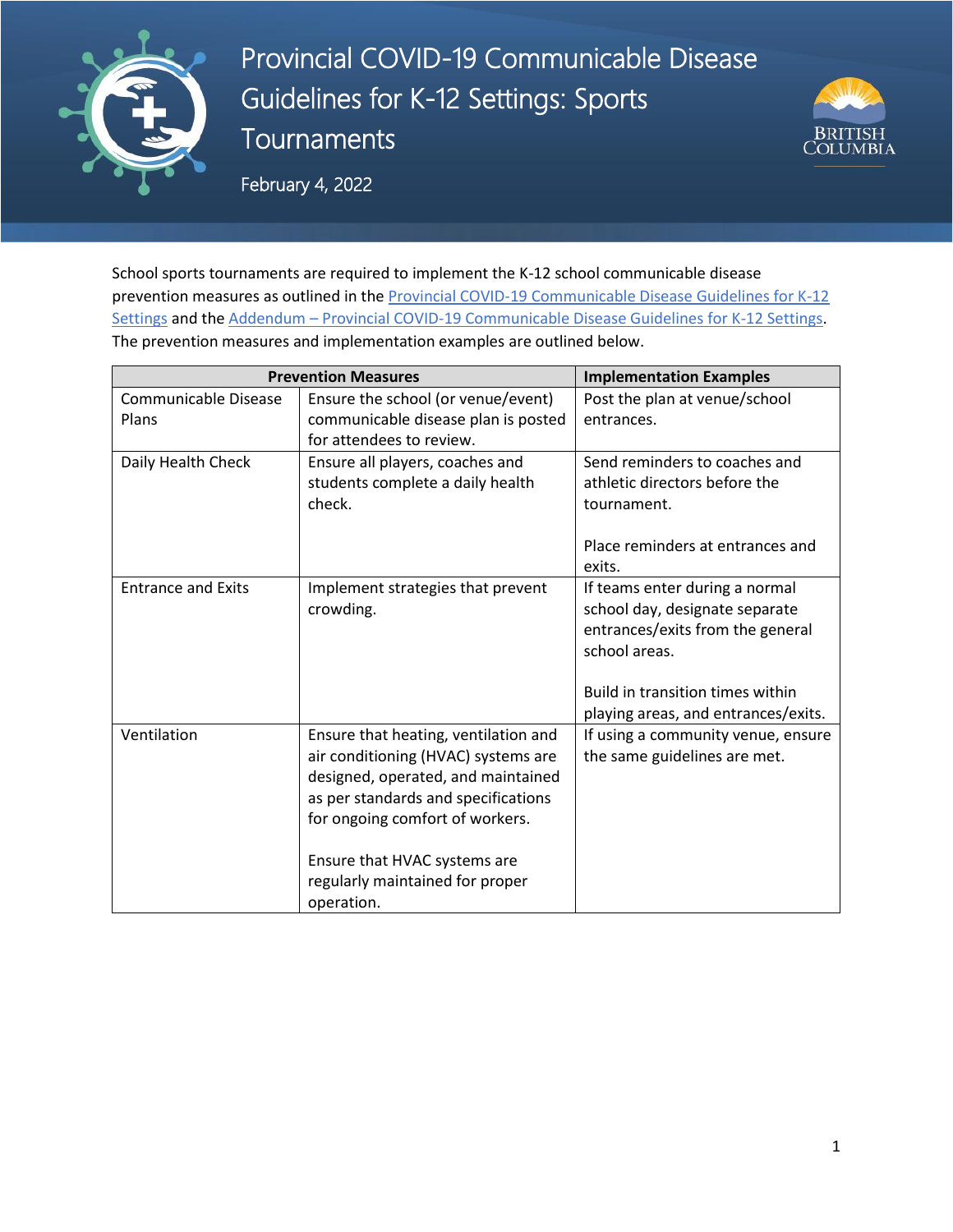

Provincial COVID-19 Communicable Disease Guidelines for K-12 Settings: Sports **Tournaments** 



February 4, 2022

| <b>Prevention Measures</b>            |                                                                                                                                                                                                            | <b>Implementation Examples</b>                                                                                                                                                                                                                                                                          |
|---------------------------------------|------------------------------------------------------------------------------------------------------------------------------------------------------------------------------------------------------------|---------------------------------------------------------------------------------------------------------------------------------------------------------------------------------------------------------------------------------------------------------------------------------------------------------|
| Space Arrangement                     | Maximize space between people.                                                                                                                                                                             | Off the field of play:                                                                                                                                                                                                                                                                                  |
|                                       |                                                                                                                                                                                                            | Designate seating areas in<br>bleachers/cafeterias for individual<br>team use, separate from other<br>attendees (e.g., volunteers).<br>Ensure teams don't socialize with<br>other teams and individuals have<br>personal space.                                                                         |
| Cleaning and<br>Disinfecting          | General cleaning of the premises,<br>and cleaning and disinfecting of<br>frequently touched surfaces at least<br>once in a 24-hour period, and when<br>dirty.                                              | General cleaning should include<br>dressing rooms and other spaces<br>attendees are present in (e.g.,<br>bleachers, classrooms if used, etc.).                                                                                                                                                          |
| Staff/Volunteer Only<br>Spaces        | Implement strategies that prevent<br>crowding.                                                                                                                                                             | Utilize floor markings and signage<br>to direct traffic flow that enable<br>personal space.                                                                                                                                                                                                             |
| Capacity                              | Minimize the number of people in<br>attendance as much as possible, do<br>not exceed 50% capacity, and do not<br>allow external spectators.                                                                | Respect room occupancy limits.<br>For indoor spaces without a<br>defined operating capacity, schools<br>should determine a capacity limit<br>that is at most half the number of<br>individuals that would be within<br>the space for that activity event if<br>prevention measures weren't in<br>place. |
| <b>Visitor Access</b><br>(Spectators) | Do not allow external spectators<br>indoors (i.e., persons who are<br>attending to observe, but not<br>participate in or support the<br>operations of the tournament).                                     | Provide virtual viewing<br>opportunities whenever possible.                                                                                                                                                                                                                                             |
| Masks                                 | Everyone must wear a mask indoors,<br>except for exceptions as noted in the<br>PHO Face Coverings Order (e.g.,<br>while engaged in high-intensity<br>physical activity, when eating or<br>drinking, etc.). | Reminders all attendees that<br>wearing masks at school and<br>school events is required under a<br>public health order                                                                                                                                                                                 |